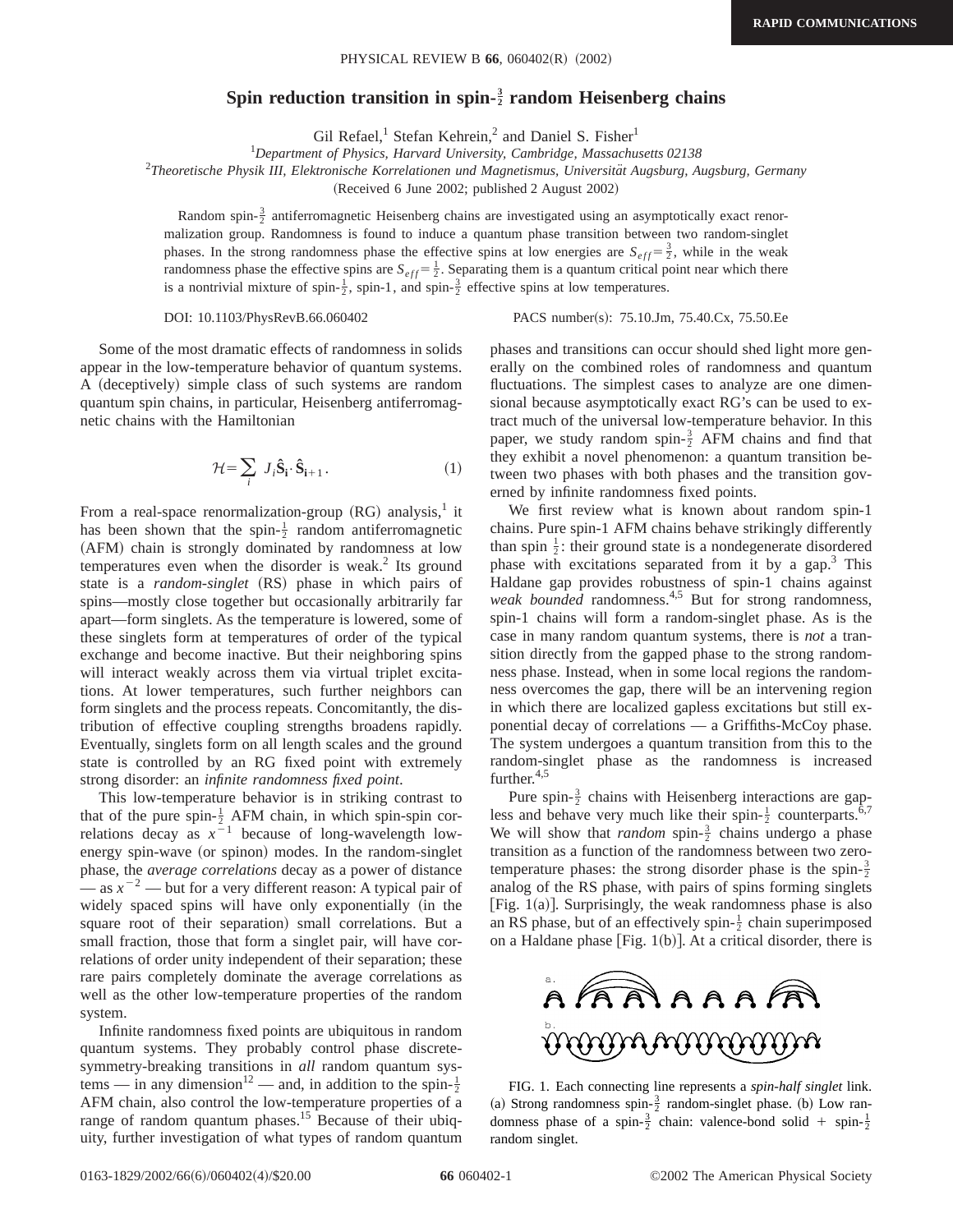

FIG. 2. (a) RG rule for the final decimation of two spin  $\frac{3}{2}$ 's; these are connected by a dashed line which represents a spin- $\frac{1}{2}$  singlet link being formed. (b) Creation of a FM bond by the formation of a link marked by a dashed line. Small arrows indicate preferred relative orientation of the active spins. (c) Low-energy structure of spin- $\frac{3}{2}$  chain showing a valence-bond solid *island*, composed of effective spin  $\frac{1}{2}$ 's antiferromagnetically coupled in its interior, with a spin-1 or a spin- $\frac{1}{2}$  pair ferromagnetically coupled at its ends, separated from other islands by AFM *sea* bonds. An AFM *islet*, made of two spin  $\frac{3}{2}$ 's joined by two links, is also shown. Solid arcs represent already formed links; the effective spin is noted next to each site.

a transition between these phases, with special behavior at the critical point, including a specific combination of spin- $\frac{1}{2}$ , spin-1, and spin- $\frac{3}{2}$  character at low temperatures.

To make progress, we first review the RG Ref. 1 analysis of random spin- $\frac{1}{2}$  AFM chains. This proceeds by gradually reducing the energy scale,  $\Omega$ . First, the pair of spins with the strongest coupling,  $J_{max} = \Omega_I$  — the initial energy scale, forms a singlet [Fig. 2(a)], and is decimated. Virtual triplet excitations cause the two sites neighboring the singlet to weakly interact with the effective coupling:

$$
J_{eff} \approx \alpha \frac{J_I J_r}{J_{max}},\tag{2}
$$

where  $J_l$ ,  $J_r$  are, respectively, the bonds to the left and right of the decimated pair and  $\alpha = \frac{1}{2}$ . By repeating this procedure, we gradually reduce the energy scale,  $\Omega$ , and the number of active spins in the chain. In the limit of low energy, the random-singlet phase emerges and singlets form on all length scales. That this occurs for arbitrarily weak randomness, as it  $does, <sup>8</sup>$  cannot be convincingly shown by this RG as it is initially approximate when the distribution of *J*'s is not broad. But its qualitative validity for weak randomness is suggested, since  $J_{eff}$  is always less than  $J_{l,r}$  due to the prefactor  $\frac{1}{2}$  in Eq. (2). The multiplicative structure of Eq. (2) suggests that the distribution of *J*'s broadens without bound. This means that the perturbative result (2) becomes *exact* at late stages of the  $RG<sub>1</sub><sup>2</sup>$  and the universal low-energy properties of the system can be found exactly.

The wide distribution of *J*'s allows one to associate the renormalized energy scale  $\Omega$  with the temperature *T*. Bonds stronger than *T* become frozen, and the remaining spins act as though they are free since almost all of their couplings are much weaker than *T* at low temperatures.

The RG flow is simply parametrized in terms of

$$
\Gamma = \ln \frac{\Omega_I}{\Omega}, \quad \beta_i = \ln \frac{\Omega}{J_i}.
$$
\n(3)

As the RG evolves,  $\Omega$  is reduced, and  $\Gamma$  increases. At low energies the coupling distributions become scale-invariant functions of  $\beta/\Gamma$ ; as  $\Gamma \rightarrow \infty$  at the fixed point, the distributions become infinitely broad. The density of active spins decays as

$$
\rho \sim \frac{1}{\Gamma^{1/\psi}}\tag{4}
$$

with  $\psi = \frac{1}{2}$  a universal exponent characterizing the randomsinglet phase.<sup>2</sup> As  $\psi$  relates the *logarithm* of energy scales to length scales  $(1/\rho)$ , it replaces the exponent *z* which parametrizes power-law energy-length scaling at conventional quantum critical points.

The strong randomness phase of the spin- $\frac{3}{2}$  chain can be understood similarly. Combining strongly interacting neighbors into a singlet yields Eq. (2) with  $\alpha = \frac{5}{2}$ . Strong randomness in the *J*'s will guarantee that despite the large prefactor  $(\frac{5}{2})$  the new coupling will almost always obey  $J_{eff} < J_{l,r}$ , yielding flow towards the random-singlet phase. In Fig.  $1(a)$ , this is indicated by varying length *triple links* representing singlets of spin  $\frac{3}{2}$ .

When the randomness is weak, the RG for spin  $\frac{3}{2}$  fails to reduce the energy scale, suggesting that strong randomness behavior might not be obtained. To proceed, we generalize the method of Monthus, Golinelli, and Jolicoeur.<sup>4</sup> Instead of fully decimating strongly coupled pairs of spins, we only *partially* decimate them, eliminating their highest-energy subspace. Thus, when a spin pair,  $S_L$ ,  $S_R$ , is renormalized, its totally ferromagnetic (maximum spin) combination is eliminated. This corresponds to breaking each spin into spin- $\frac{1}{2}$  parts — a spin- $\frac{3}{2}$  consists of three spin- $\frac{1}{2}$ 's symmetrized —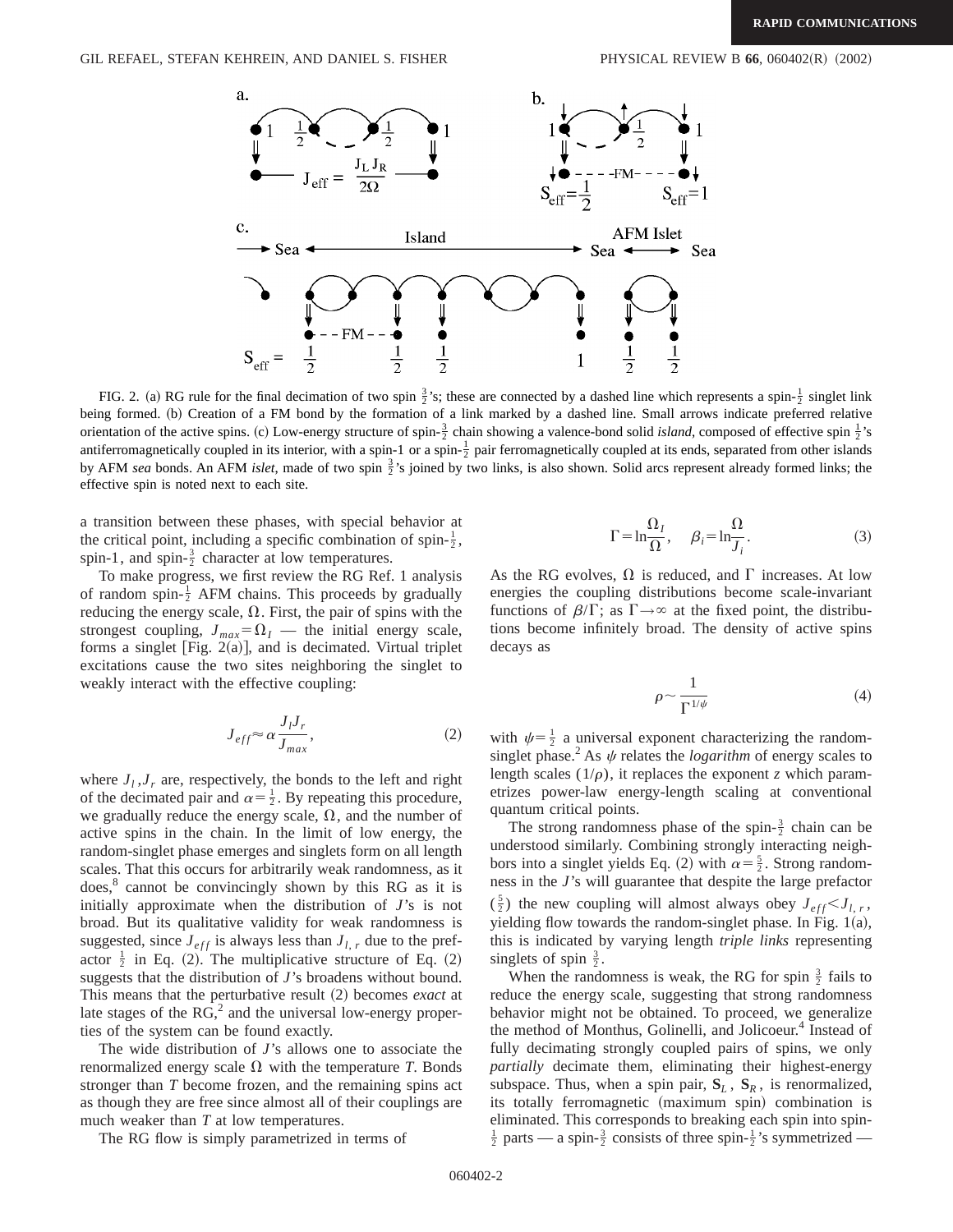with each contributing one spin- $\frac{1}{2}$  to form a *spin-half singlet link*, leaving a pair of spins with  $S_{L, R}$  =  $S_{L, R}$  -  $\frac{1}{2}$  and modified couplings between them as well as between each one and its other neighbor. In the ground state, every site must have three links joining it to others, e.g., as in Fig. 1. When a link forms between two spin  $\frac{1}{2}$ 's [Fig. 2(a)], both spins disappear and the  $J_{eff}$  between the remaining neighboring spins is given by Eq.  $(2)$ . As can be seen in Fig. 2(b), whenever only *one* of an antiferromagnetically coupled pair is spin  $\frac{1}{2}$ , it will be decimated, and its partner will form a *ferromagnetic effective bond* across it. Such ferromagnetic (FM) bonds can themselves be decimated forming, e.g., a spin  $\frac{3}{2}$  from a spin-1 and spin- $\frac{1}{2}$  pair; however, no spins greater than  $\frac{3}{2}$  can form. We thus see that as the energy scale is lowered, the *distribution of effective spins* changes. In the strong randomness phase at low energies, virtually all the active (undecimated) spins have  $S_{eff} = \frac{3}{2}$ . But this will not be the case when the randomness is weak.

For a spin-1 chain with a narrow distribution of exchanges, i.e., weak randomness, all of the bonds between spin-1's would rapidly be partially decimated. The resulting (approximate) state which has one link connecting each site with each of its neighbors is the *valence-bond solid* picture of the Haldane phase.<sup>9</sup> The scale  $\Omega_{\infty}$  at which the last spin is eliminated is the gap. For stronger randomness, some double links will form and the gap will disappear. But not until a critical randomness is reached does the continuous line of links break into finite segments; it is this that distinguishes the topological order of the Haldane phase from the randomsinglet phase. $4,5$ 

The phases of a spin- $\frac{3}{2}$  chain can be understood in a related way. With weak randomness, decimation induces singlet links between most neighboring pairs, creating *islands* of valence-bond solids. Inside the islands, the active degrees of freedom are spin  $\frac{1}{2}$ 's left over from the decimations with spin 1's at the ends of islands [Fig. 2(c)]. The islands grow until the entire chain consists of one island with only spin  $\frac{1}{2}$ 's remaining. At lower energies, these spin  $\frac{1}{2}$ 's form spin- $\frac{1}{2}$  random singlets: the ground state is thus a spin- $\frac{1}{2}$  randomsinglet phase superimposed on a (spin-1-like) valence-bond solid; see Fig.  $1(b)$ .

Generally, the low-energy structure of a spin- $\frac{3}{2}$  chain will consist of valence-bond islands separated by AFM ''sea'' bonds with no links yet formed across them. Each island consists of a number — possibly zero — of antifermagnetically coupled active spin  $\frac{1}{2}$ 's in the interior with each end being either spin 1 or two ferromagnetically coupled spin  $\frac{1}{2}$ 's as in Fig. 2(c). The exceptions to this are *islets* consisting of a single AFM bond between two spin- $\frac{1}{2}$  ends; these arise from a pair of spin- $\frac{3}{2}$  sites connected by two links [Fig. 2(c)]. There can also be original undecimated spin  $\frac{3}{2}$ 's.

It is convenient to describe all this in terms of a purely spin- $\frac{1}{2}$  *effective model* with a spin 1 represented as a pair of spin- $\frac{1}{2}$  sites with a FM interaction stronger then the energy scale,  $\Omega$ , and a spin  $\frac{3}{2}$  by an island of three sites with two strong FM bonds. This has the advantage that coupling distributions and bond types remain *independent* if they are so initially; thus the number, *n*, of internal spin  $\frac{1}{2}$ 's in an island

## PHYSICAL REVIEW B 66, 060402(R) (2002)

is distributed *exponentially* with density  ${}^{\alpha}B^n$ . There are four coupling distributions: AFM sea bonds, FM edge bonds, AFM intraisland bonds, and (AFM) islet bonds. The other parameters are *B* and *q*, the fraction of active spins that are in islets. The RG flows always broaden without bound the distributions of weak ( $\langle\Omega\rangle$ ) bonds,<sup>10</sup> justifying the claim that the RG is asymptotically exact. In the strong randomness limit,  $B \rightarrow 0$ ,  $q \rightarrow 0$ , so that all islands are three spin  $\frac{1}{2}$ 's strongly ferromagnetically coupled internally and weakly antiferromagnetically coupled between them equivalent to spin  $\frac{3}{2}$ 's. In contrast, for weak randomness at low energies, *B*  $\rightarrow$ 1 and  $q\rightarrow$ 0, so that an infinite island forms and the system becomes equivalent to a random spin- $\frac{1}{2}$  chain; this then forms a spin- $\frac{1}{2}$  RS phase. Separating these two zerotemperature phases is a novel critical point with nontrivial *B* and *q*. Both phases and the critical point are controlled by infinite randomness fixed points.

To verify the above claims and quantitatively study the critical point, we implemented the full RG numerically. Initially,  $H(1)$  is all spin  $\frac{3}{2}$  with the *J*'s uniformly distributed in  $(J_{min}, J_{max})$  and we define  $\delta \equiv \text{var}(\ln J)$ . We studied 100 realizations of length  $5 \times 10^6$ , measuring the evolution with an energy scale of the active spin density  $\rho$ , the effective spin distribution, and the coupling distributions.

For  $\delta > \delta_c$  the chain flows to the  $S_{eff} = \frac{3}{2}$  random-singlet phase, while for  $\delta < \delta_c$  it flows to the  $S_{eff} = \frac{1}{2}$  random-singlet phase. The density  $\rho$  in both random-singlet phases obeys Eq. (4), as expected, with  $\psi = \frac{1}{2}$ .

The critical point is at  $\delta_c = 0.22 \pm 0.01$ . The corresponding fixed point is very different from the stable fixed points. The fractions of active spins are  $(\pm 0.02)$ 

$$
p_{1/2} = 0.54
$$
,  $p_1 = 0.33$ ,  $p_{3/2} = 0.13$ . (5)

The appearance of spin-1 excitations may be surprising: in pure spin- $\frac{3}{2}$  chains, they do *not* appear at the ends because of the gapless nature of the bulk. At the critical point, the active spin density,  $\rho$ , decays with a larger power of  $\Gamma$  than in either phase:

$$
\frac{1}{\psi} = \frac{1}{\psi_c} = 3.85 \pm 0.15. \tag{6}
$$

This implies that the dynamics is *faster* at the critical point than in the adjacent phases. At infinite randomness fixed points,  $\psi$  also controls the decay of *typical* correlations:<sup>11,12</sup>

$$
\ln(|\langle \mathbf{S}_i \cdot \mathbf{S}_j \rangle|) \approx -C_{ij}|i-j| \quad \text{(7)}
$$

with the random coefficient  $C_{ij}$  having a universal distribution. The *average* correlations will, however, decay as  $1/|i|$  $|j|^2$  at the critical point as in both phases.

Deviations from the critical point,  $\delta - \delta_c$ , are relevant perturbations and grow as  $\Gamma^{1/\nu \psi_c}$  as the energy scale is reduced, with  $\nu$  the correlation length exponent. We find

$$
\frac{1}{\nu \psi_c} = 1.2 \pm 0.1 \Rightarrow \nu = 3.2 \pm 0.3. \tag{8}
$$

Many physical quantities are dominated by the almost decoupled active spins that remain at scale  $\Omega = T$  correspond-